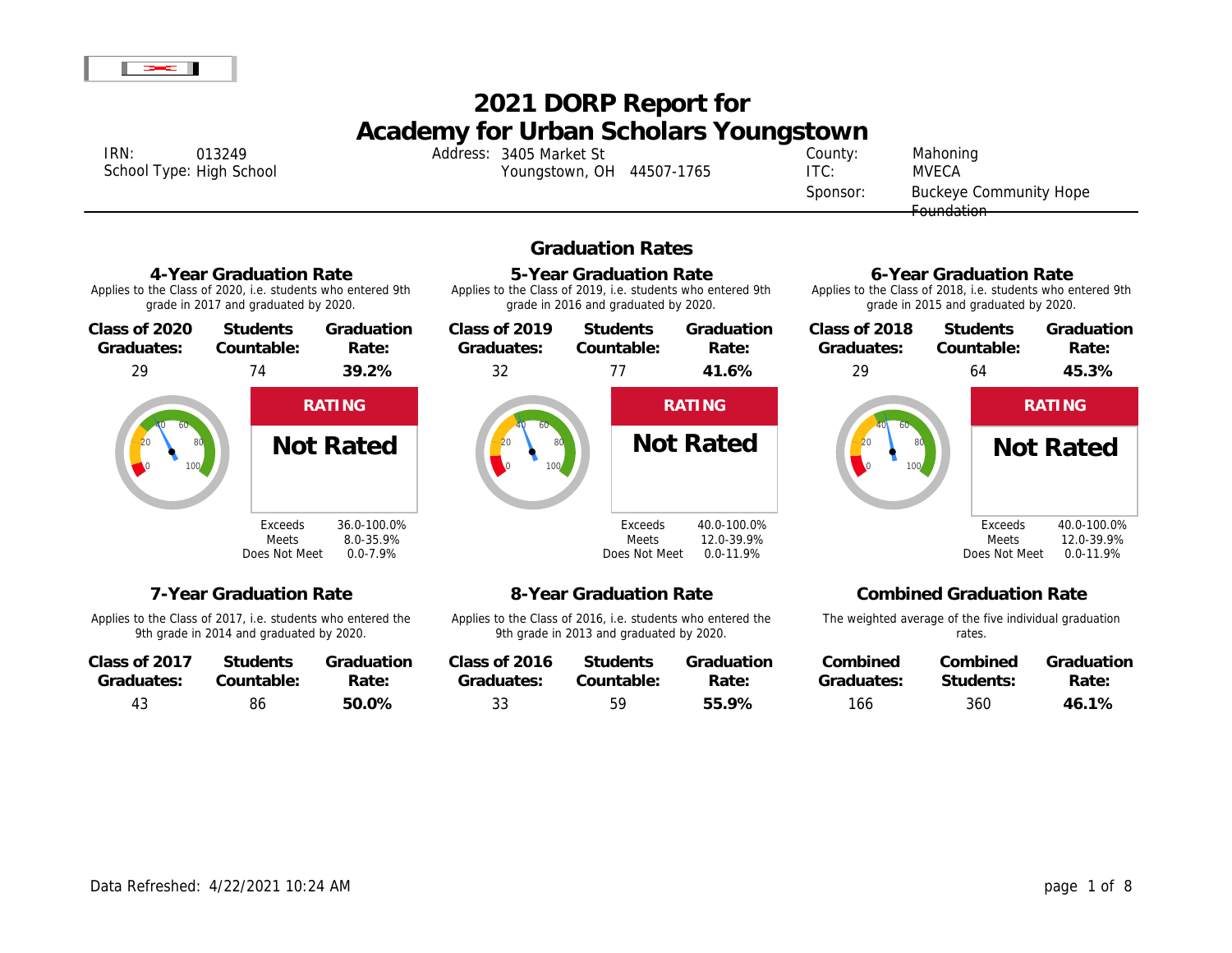

# High School Assessment Test Passage Rate

The test passage rate is the percent of students in 12th grade or nearing 22 years old who have passed all required high school assessments.



Progress

This measures the progress for all students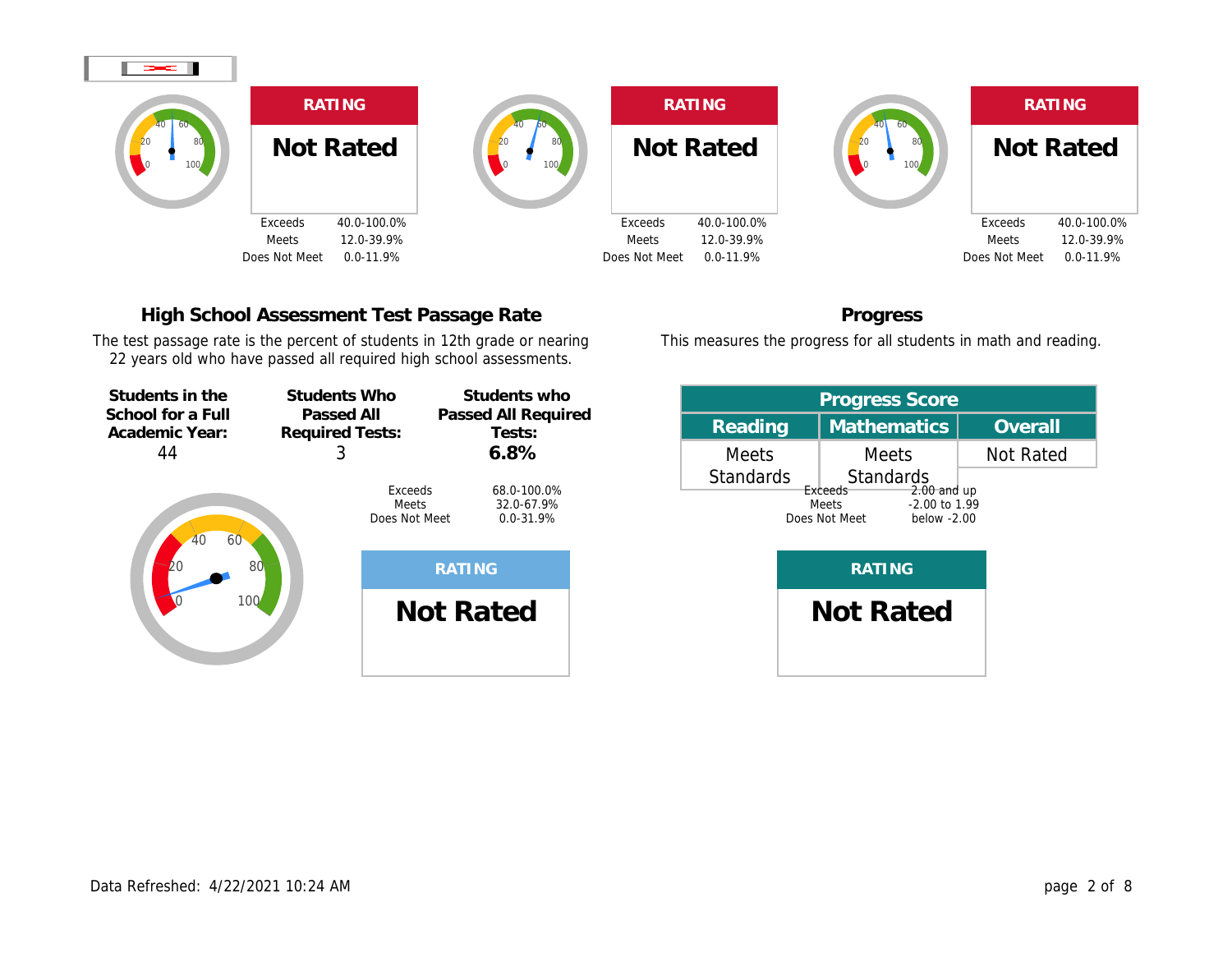## Other Student Outcome Data

| Denominator (Graduation Cohort for 2016 -<br>2020): | 151      |     |
|-----------------------------------------------------|----------|-----|
|                                                     | Student# | Pct |
| <b>Industry Credentials</b>                         |          | 21  |
| Post-Secondary Credits Earned                       |          | n n |

### Annual Measurable Objectives

The Annual Measurable Objectives score is determined using multiple data points. For each student subgroup, the school's re statewide Annual Measurable Objectives (AMOs). "Points" are earned based on how the school compared to the AMO, to (improvement), and to how far they were from meeting the AMO (the "gap"). These points are averaged to determine a prelin which may be demoted if certain minimum performance requirements are not met.

# AMO - English Language Arts Proficiency

| <b>All Students</b>               | 51       | 25.781 | 89.9 | 100.0 | 74.2      | 43 | 44.681 | (18.9)    | $-25.5%$       | 0        | 0.0 <sub>1</sub> |
|-----------------------------------|----------|--------|------|-------|-----------|----|--------|-----------|----------------|----------|------------------|
| Am. Indian or Alaskan Native      | $\Omega$ | NC.    | 82.2 | 88.1  | <b>NC</b> | 0  | NC.    | <b>NC</b> | N <sub>C</sub> | NC       | NR.              |
| Asian or Pacific Islander         | 0        | NC.    | 93.6 | 95.8  | NC.       | 0  | NC.    | <b>NC</b> | N <sub>C</sub> | NC.      | NR.              |
| Black, Non-Hispanic               | 37       | 27.917 | 69.5 | 79.7  | 51.8      | 31 | 40.909 | (13.0)    | $-25.1%$       | 0        | 0.0 <sub>1</sub> |
| Hispanic                          | 6        | NC.    | 76.5 | 84.4  | <b>NC</b> | 5  | NC.    | <b>NC</b> | N <sub>C</sub> | NC       | NR.              |
| <b>Multiracial</b>                | 5        | NC.    | 81.9 | 88.0  | <b>NC</b> | 4  | NC.    | <b>NC</b> | N <sub>C</sub> | NC.      | NR.              |
| White, Non-Hispanic               | 3        | NC.    | 88.6 | 92.4  | <b>NC</b> | 3  | NC.    | <b>NC</b> | N <sub>C</sub> | NC.      | N <sub>R</sub>   |
| Economic Disadvantage             | 51       | 25.781 | 75.6 | 83.8  | 58.0      | 43 | 44.681 | (18.9)    | $-32.6%$       | $\Omega$ | 0.0 <sub>1</sub> |
| <b>English Learner</b>            | 0        | NC.    | 71.4 | 80.9  | <b>NC</b> | 0  | NC.    | <b>NC</b> | N <sub>C</sub> | NC.      | NR.              |
| <b>Students with Disabilities</b> | 10       | NC.    | 64.4 | 76.3  | <b>NC</b> |    | NC.    | <b>NC</b> | N <sub>C</sub> | NC.      | NR               |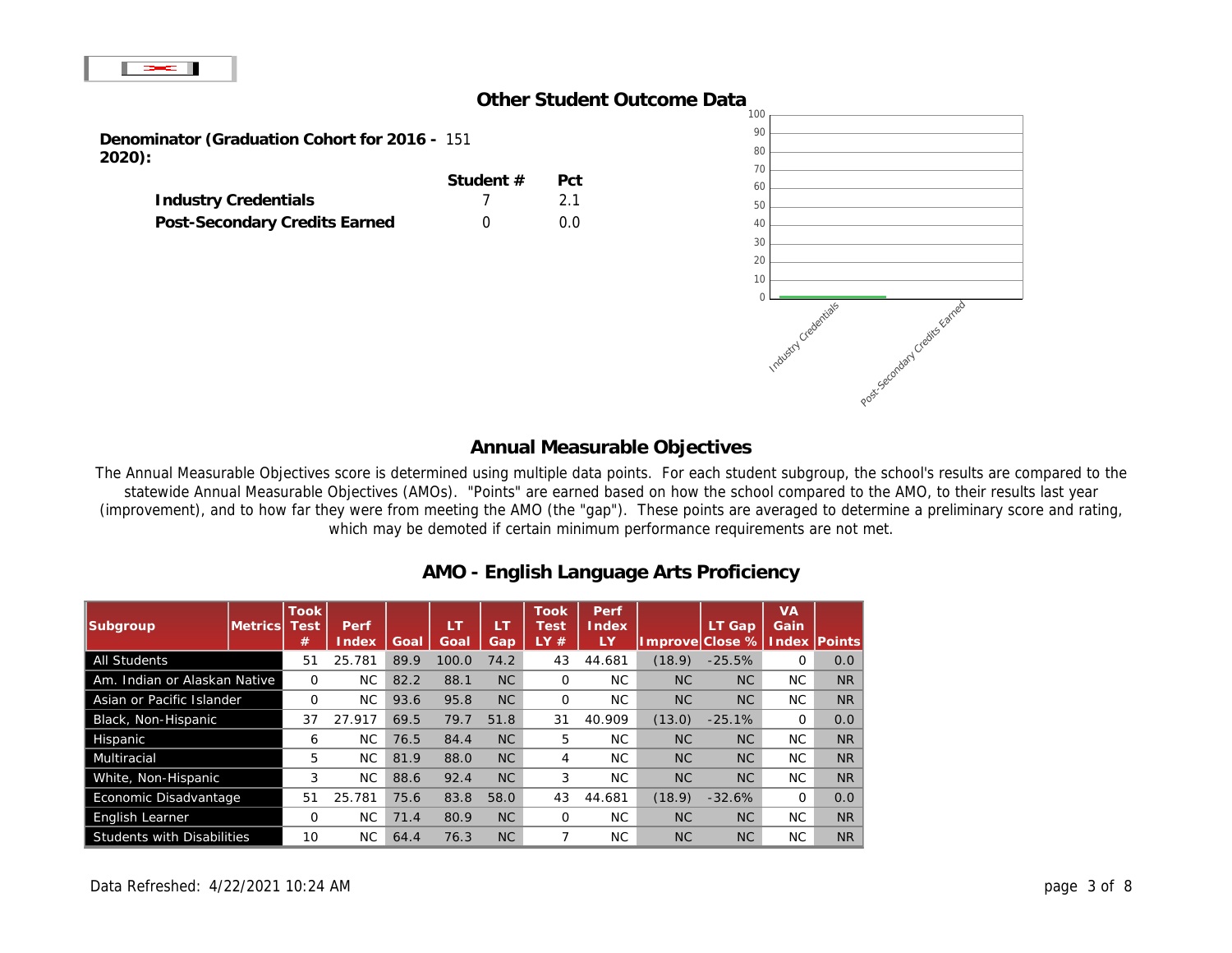| <b>Total of Subgroup Points:</b>                        | 0.0   |
|---------------------------------------------------------|-------|
| Possible Subgroup Points:                               | 300.0 |
| English Language Arts Points Earned (Total / Possible): | 0.0   |

1. If Perf Index is greater than the (Short Term) Goal, then 100.0 points are earned and the Long Term Gap is N/A. If not, the L between Perf Index and the Long Term Goal. Subgroups of less than 15 students are Not Rated (NR).

2. A full 100.0 points are also awarded if the single year Value Added Gain Index for the subgroup is at least 1.0.

3. Otherwise, LT Gap Close % = (Improv / LT Gap)  $*$  100., and the points awarded are LT Gap Close %  $*$  10. It is impossible to less than zero points.

4. After all subgroup points have been calculated, they are added together. The total is divided by the maximum points possible subgroups that were not NR) to determine the final points for Reading.

| <b>All Students</b>               | 70 | 21.125    | 90.2 | 100.0 | 78.9      | 51 | 29.844 | (8.7)     | $-11.1%$  | 0   | 0.0       |
|-----------------------------------|----|-----------|------|-------|-----------|----|--------|-----------|-----------|-----|-----------|
| Am. Indian or Alaskan Native      | 0  | NC.       | 80.7 | 87.1  | <b>NC</b> | 0  | NC.    | <b>NC</b> | NC.       | NC. | <b>NR</b> |
| Asian or Pacific Islander         | 0  | NC.       | 98.1 | 98.8  | <b>NC</b> | 0  | NC.    | <b>NC</b> | <b>NC</b> | NC. | <b>NR</b> |
| Black, Non-Hispanic               | 53 | 22.903    | 67.8 | 78.5  | 55.6      | 36 | 28.667 | (5.8)     | $-10.4%$  | 0   | 0.0       |
| Hispanic                          |    | NC.       | 76.9 | 84.6  | <b>NC</b> |    | NC.    | <b>NC</b> | <b>NC</b> | NC. | <b>NR</b> |
| <b>Multiracial</b>                |    | NC.       | 81.4 | 87.6  | <b>NC</b> | 6  | NC.    | <b>NC</b> | <b>NC</b> | NC. | <b>NR</b> |
| White, Non-Hispanic               | 3  | <b>NC</b> | 89.7 | 93.1  | <b>NC</b> | 2  | NC.    | <b>NC</b> | <b>NC</b> | NC. | <b>NR</b> |
| Economic Disadvantage             | 70 | 21.125    | 75.9 | 84.0  | 62.9      | 51 | 29.844 | (8.7)     | $-13.9%$  | 0   | 0.0       |
| <b>English Learner</b>            | 0  | NC.       | 75.1 | 83.4  | <b>NC</b> | 0  | NC.    | <b>NC</b> | <b>NC</b> | NC. | <b>NR</b> |
| <b>Students with Disabilities</b> | 18 | 23.182    | 65.1 | 76.8  | 53.6      | 8  | NC.    | 0.0       | 0.0%      | 0   | 0.0       |

# AMO - Math Proficiency

| <b>Total of Subgroup Points:</b> | 0.0   |
|----------------------------------|-------|
| Possible Subgroup Points:        | 400.0 |

Math Points Earned (Total / Possible): 0.0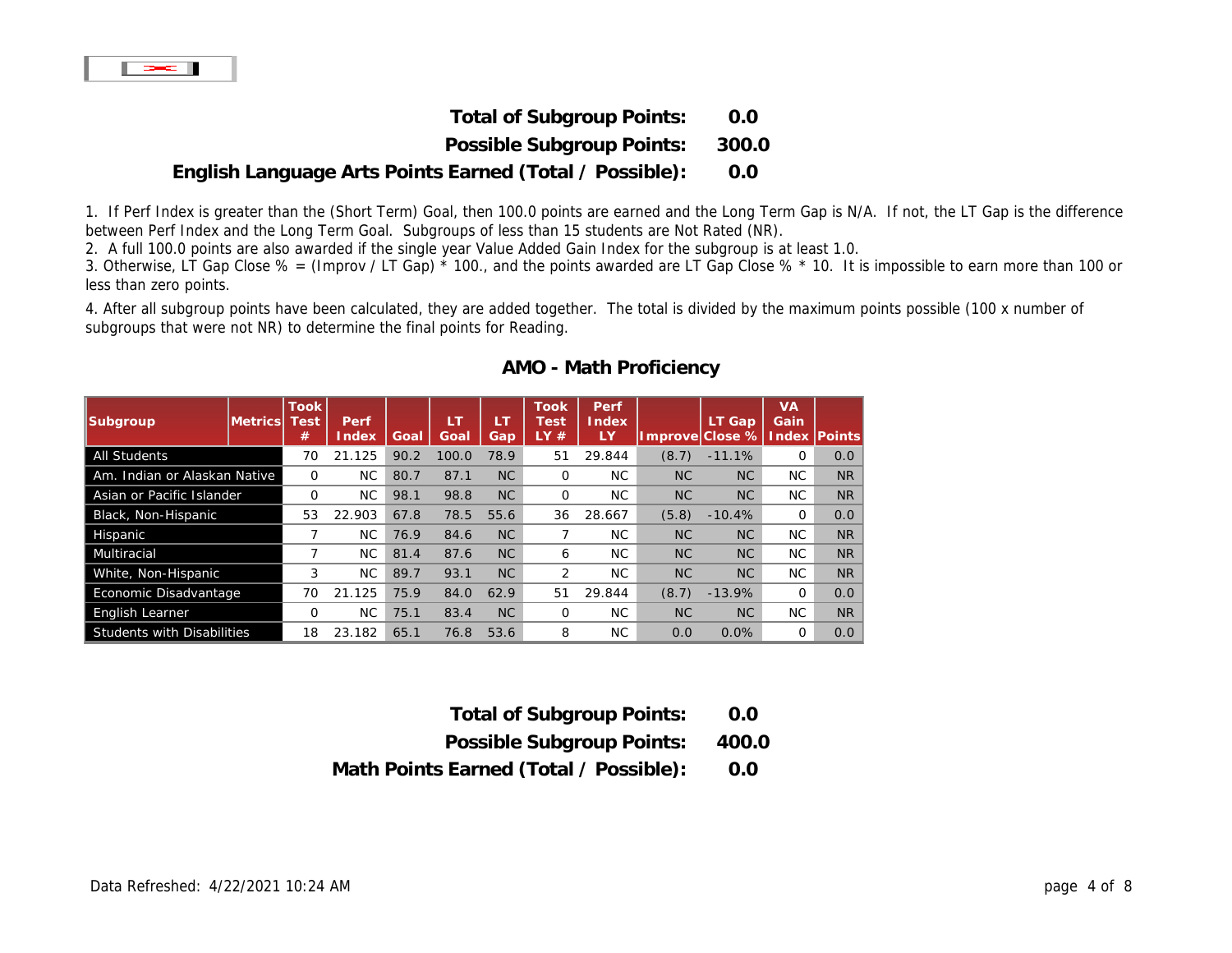1. If Perf Index is greater than the (Short Term) Goal, then 100.0 points are earned and the Long Term Gap is N/A. If not, the L between Perf Index and the Long Term Goal. Subgroups of less than 15 students are Not Rated (NR).

2. A full 100.0 points are also awarded if the single year Value Added Gain Index for the subgroup is at least 1.0.

3. Otherwise, LT Gap Close % = (Improv / LT Gap) \* 100., and the points awarded are LT Gap Close % \* 10. It is impossible to less than zero points.

4. After all subgroup points have been calculated, they are added together. The total is divided by the maximum points possible subgroups that were not NR) to determine the final points for Math.

## AMO - Graduation Rate

| All Students                 | 29             | 45             | 74       | 39.2 | 88.0 | 53.8           | 21       | 39             | 60       | 35.0 | 4.2       | 78 |
|------------------------------|----------------|----------------|----------|------|------|----------------|----------|----------------|----------|------|-----------|----|
| Am. Indian or Alaskan Native | 0              | 0              | $\Omega$ | NC   | 82.3 | <b>NC</b>      | $\Omega$ | $\Omega$       | 0        | NC.  | <b>NC</b> |    |
| Asian or Pacific Islander    | $\Omega$       |                |          | NC   | 90.4 | N <sub>C</sub> | $\Omega$ | $\Omega$       | $\Omega$ | NC.  | <b>NC</b> |    |
| Black, Non-Hispanic          | 26             | 36             | 62       | 41.9 | 73.8 | 40.6           | 17       | 27             | 44       | 38.6 | 3.3       | 81 |
| Hispanic                     | 0              | 4              | 4        | NC   | 79.0 | N <sub>C</sub> |          |                | 8        | NC.  | <b>NC</b> |    |
| Multiracial                  |                | 0              |          | NC   | 83.3 | <b>NC</b>      |          | 2              | 3        | NC.  | <b>NC</b> |    |
| White, Non-Hispanic          | $\overline{2}$ | 4              | 6        | NC.  | 90.2 | N <sub>C</sub> | 2        | 3              | 5        | NC.  | <b>NC</b> |    |
| Economic Disadvantage        | 29             | 45             | 74       | 39.2 | 78.6 | 46.5           | 21       | 39             | 60       | 35.0 | 4.2       | 90 |
| English Learner              | $\Omega$       | $\overline{2}$ | 2        | NC.  | 65.8 | NC             | $\Omega$ | $\overline{2}$ | 2        | NC.  | <b>NC</b> |    |
| Students with Disabilities   | 6              | 15             | 21       | 28.6 | 76.9 | 56.0           | 6        | 10             | 16       | 37.5 | (8.9)     |    |

| <b>Total of Subgroup Points:</b>                  | 249.7 |
|---------------------------------------------------|-------|
| Possible Subgroup Points:                         | 400.0 |
| Graduation Rate Points Earned (Total / Possible): | 62.4  |

1. If [Grad Rate %] is greater than the Goal, then 100.0 points are earned and the Gap is not applicable (N/A). If not, the Gap is [Grad Rate %] and the Goal. Subgroups of less than 15 students are Not Rated (NR).

2. Improvement from last year's result is [Grad Rate %] minus [Grad Rate LY %]. If Improvement is greater than the Gap, then 3. Otherwise, partial points are awarded using the formula (Improvement / Gap) \* 100. It is impossible to earn more than 100 or 4. After all subgroup points have been calculated, they are added together. The total is divided by the maximum points possible subgroups that were not NR) to determine the final points for Graduation Rate.

## AMO - English Learners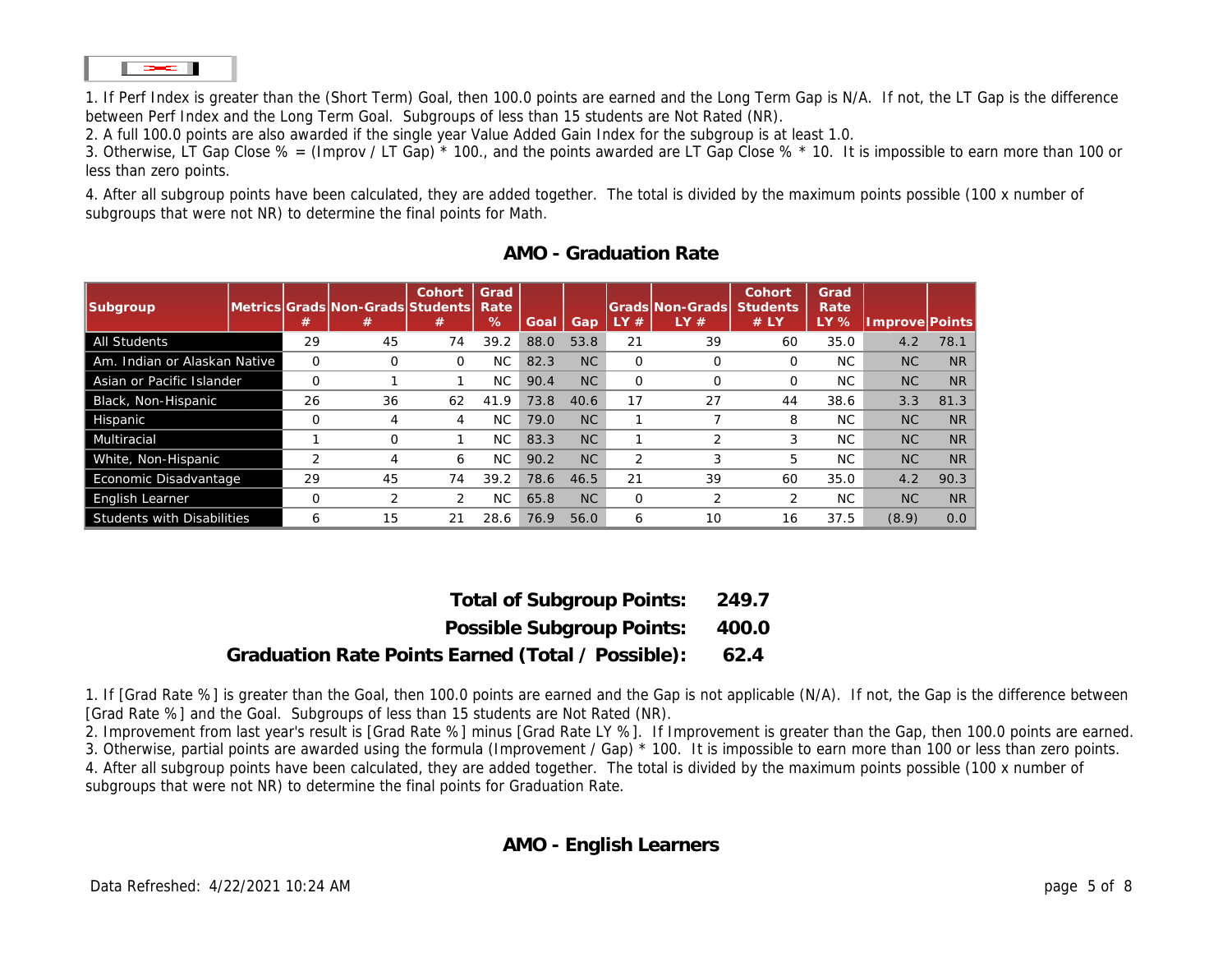

1) Please note that intermediate calculations are not rounded. Although three decimal places are displayed in this table, \*all\* used internally until the final calculation, where the final points earned are rounded to one decimal place.

2) If the gap improvement is more than 10%, so the maximum 100 points have been earned.

# AMO - Preliminary Score

The preliminary score is the average of the English Language Arts, Math, and Graduation Rate from the preceding The result is applied to the rating scale to determine a prelininary rating.

| English Language Arts Points:  | 0.0  | <b>Rating Scale:</b>                     | <b>Preliminary Ratio</b> |
|--------------------------------|------|------------------------------------------|--------------------------|
| Math Points:                   | 0.0  | Exceeds Standard: 36.0 - 100.0%          |                          |
| <b>Graduation Rate Points:</b> | 62.4 | Meets Standards 1.0 - 35.9%              | <b>Not Rated</b>         |
| <b>English Learner Points:</b> | 0.0  |                                          |                          |
| <b>Preliminary Score:</b>      | 20.8 | Does Not Meet $0.0 - 0.9\%$<br>Standards |                          |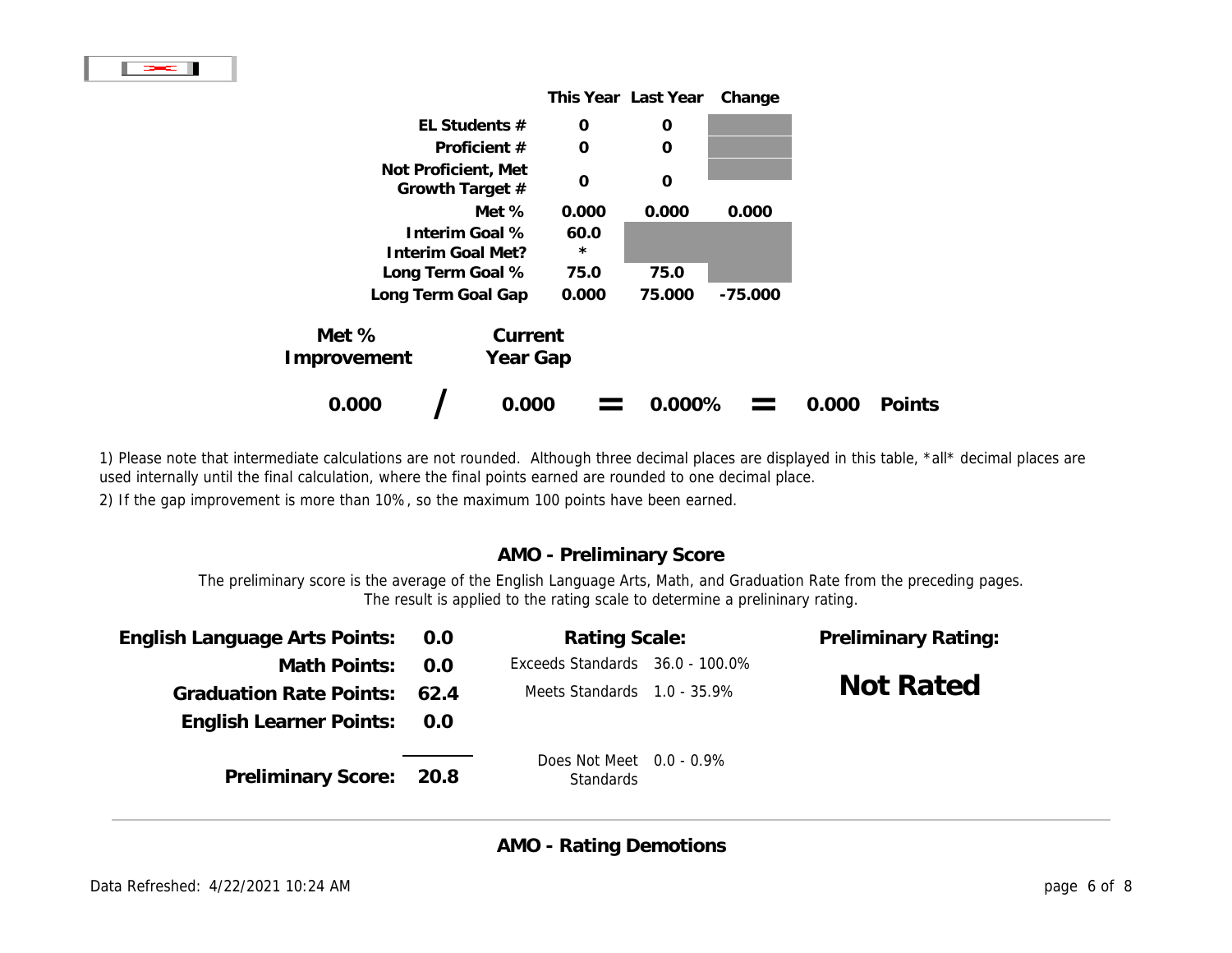# Participation Rates

The minimum Participation Rate is 95.0%. If any subgroup does not meet this requirement in either English Language rating demotion occurs. Participation Rate is not calculated if a subgroup does not have at least 40 students required

| ี∵⊐                               |    |    |           |  |  |
|-----------------------------------|----|----|-----------|--|--|
|                                   |    |    |           |  |  |
| <b>All Students</b>               | 83 | 56 | 67.5      |  |  |
| Am. Indian or Alaskan Native      | 0  |    | <b>NC</b> |  |  |
| Asian or Pacific Islander         | 0  |    | <b>NC</b> |  |  |
| Black, Non-Hispanic               | 58 | 43 | 74.1      |  |  |
| Hispanic                          | 12 | 3  | NC.       |  |  |
| <b>Multiracial</b>                | 6  | 4  | <b>NC</b> |  |  |
| White, Non-Hispanic               | 7  | 6  | <b>NC</b> |  |  |
| Economic Disadvantage             | 83 | 56 | 67.5      |  |  |
| <b>English Learner</b>            | 0  |    | <b>NC</b> |  |  |
| <b>Students with Disabilities</b> | 20 | 18 | <b>NC</b> |  |  |

| English Language Arts |  |
|-----------------------|--|
|                       |  |

|       | English Language Arts |          |           |                                   | Math        |  |  |  |
|-------|-----------------------|----------|-----------|-----------------------------------|-------------|--|--|--|
|       |                       |          |           |                                   |             |  |  |  |
|       | 83                    | 56       | 67.5      | <b>All Students</b>               | 109         |  |  |  |
| ative |                       | $\Omega$ | <b>NC</b> | Am. Indian or Alaskan Native      | $\mathbf 0$ |  |  |  |
|       |                       | 0        | <b>NC</b> | Asian or Pacific Islander         | $\Omega$    |  |  |  |
|       | 58                    | 43       | 74.1      | Black, Non-Hispanic               | 80          |  |  |  |
|       | 12                    | 3        | <b>NC</b> | Hispanic                          | 15          |  |  |  |
|       | 6                     | 4        | NC.       | <b>Multiracial</b>                | 8           |  |  |  |
|       |                       | 6        | <b>NC</b> | White, Non-Hispanic               | 6           |  |  |  |
|       | 83                    | 56       | 67.5      | Economic Disadvantage             | 109         |  |  |  |
|       | 0                     | $\Omega$ | <b>NC</b> | English Learner                   | $\Omega$    |  |  |  |
|       | 20                    | 18       | <b>NC</b> | <b>Students with Disabilities</b> | 30          |  |  |  |
|       |                       |          |           |                                   |             |  |  |  |

# AMO - Final Score and Rating

If a rating demotion is required, then the preliminary score is reduced by 5.0 points to determine the final score. The final s rating scale to determine the final rating.

| <b>Preliminary Rating:</b><br><b>Not Rated</b> | <b>Demotion</b><br>Required? | Final Score: | <b>Rating Scale:</b>                  |  |
|------------------------------------------------|------------------------------|--------------|---------------------------------------|--|
|                                                | Yes:                         | 15.8         | Exceeds Standards 36.0 - 100.0%       |  |
|                                                |                              |              | Meets Standards 1.0 - 35.9%           |  |
|                                                |                              |              | Does Not Meet 0.0 - 0.9%<br>Standards |  |
|                                                |                              |              |                                       |  |

Overall Rating for the Dropout Recovery School